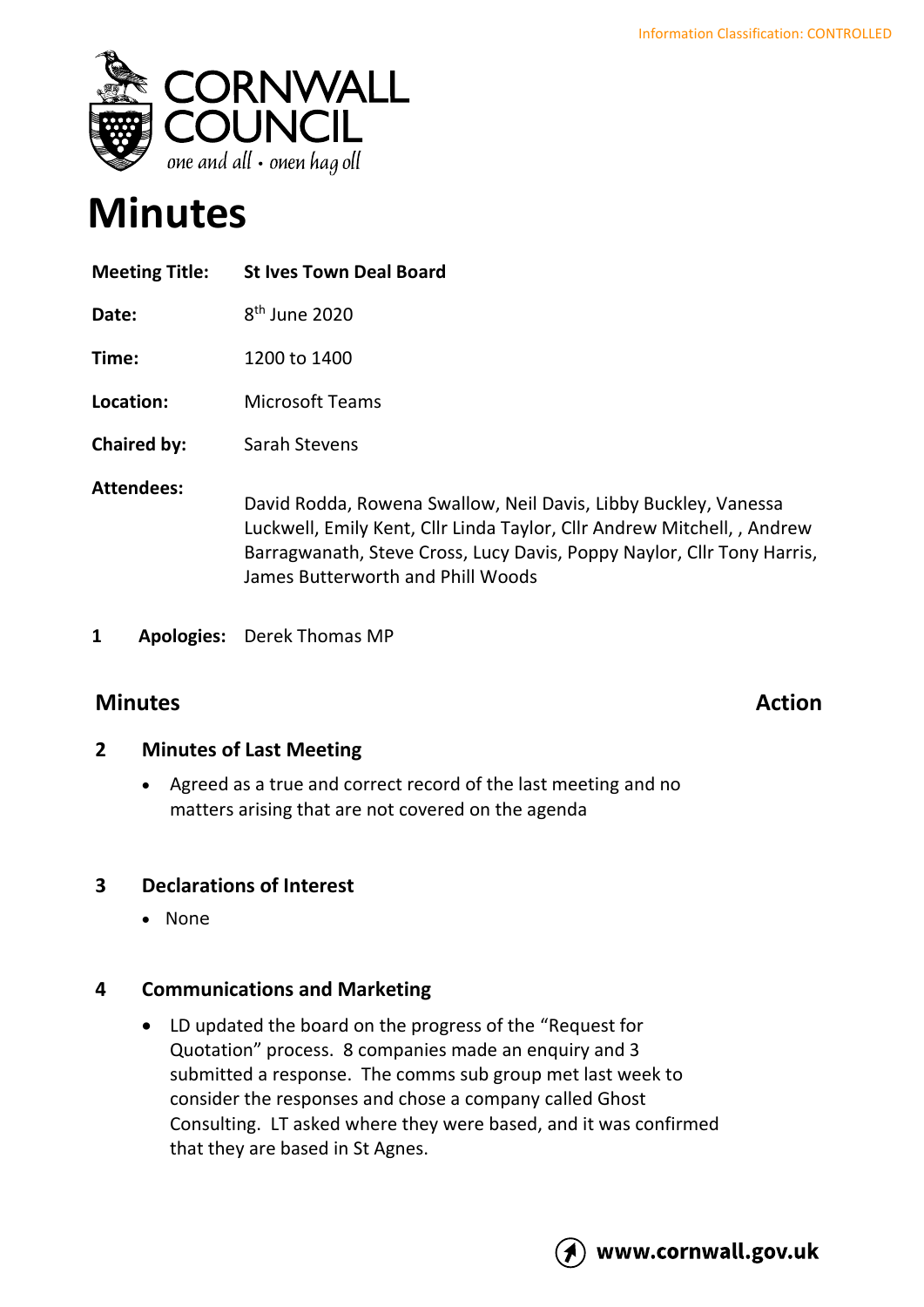| <b>Minutes</b>                                                                                                                                                                                                                                                                                                                                                                                                                                                                                                                                                                                                                                                                                  |                                |
|-------------------------------------------------------------------------------------------------------------------------------------------------------------------------------------------------------------------------------------------------------------------------------------------------------------------------------------------------------------------------------------------------------------------------------------------------------------------------------------------------------------------------------------------------------------------------------------------------------------------------------------------------------------------------------------------------|--------------------------------|
| LD also raised the issue of the website for the St Ives Town Deal<br>Boards work. Currently it is hosted as a page on the St Ives Town<br>Council website which was a very useful initial position but as<br>things progress it was felt that a dedicated website may be a better<br>approach as it could be updated more easily and would be seen as<br>being independent from the Town Council. JB agreed with this<br>approach as did the rest of the board.                                                                                                                                                                                                                                 |                                |
| LD was tasked to speak to Ghost Consulting about options and<br>$\bullet$                                                                                                                                                                                                                                                                                                                                                                                                                                                                                                                                                                                                                       | LD                             |
| return to the board with a proposal at the next meeting.<br>To assist the process LD also asked Board members to supply her<br>$\bullet$<br>with a photograph and a short pen picture about themselves that<br>could be added to the website.                                                                                                                                                                                                                                                                                                                                                                                                                                                   | <b>Board</b><br><b>Members</b> |
| Methods of consultation were then discussed including the use of<br>$\bullet$<br>postal surveys. These are costly and with Covid 19 concerns there<br>is an added issue about whether recipients would open/return<br>them. The advice from Ghost Consulting is that other alternatives<br>should be explored. SS reiterated the view that whilst electronic<br>surveys have a place they do exclude those that are not digitally<br>enabled and if the work of the board is to be inclusive it needs to<br>provide a number of routes to input into the TIP development<br>process. The board agreed that despite the concerns some form of<br>postal engagement/leaflet drop would be useful. |                                |
| JB asked whether any consultation would be open to young people.<br>The board were fully supportive of this especially as the TIP<br>includes a vision for the town for the next 30 years. It was<br>suggested that a dedicated consultation process should be<br>developed for young people and JB offered to engage the 600+<br>student body of the school (and their parent) in this process. JB<br>agreed to work with LD on this as the added benefit would be that<br>by working through the school the board could be assured that<br>safeguarding matters will be fully considered.                                                                                                     | <b>JB/LD</b>                   |
| TH also stated that the Town Council ran an event involving young<br>people back in Jan 2020 and he agreed to share the minutes of this<br>meeting with LD                                                                                                                                                                                                                                                                                                                                                                                                                                                                                                                                      | TΗ                             |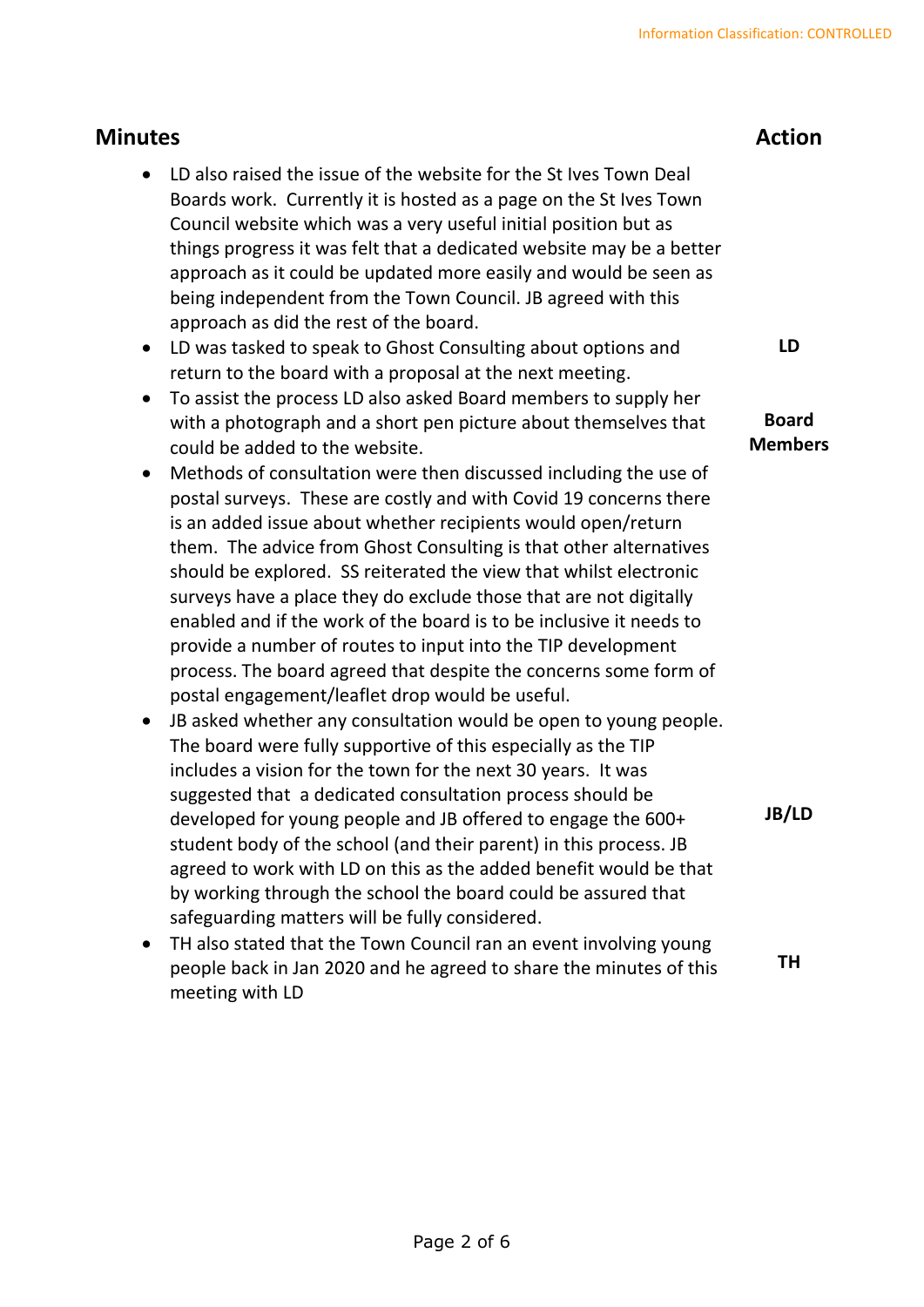# **Minutes Action**

#### **5 Sub Groups**

- LD gave an update on progress since the last meeting.
- The public Zoom meeting went well and it identified some new members who have asked to join the sub groups. It is suggested that a further public zoom meeting is held soon as part of the consultation process.
- Young People not met yet but it was noted that the offer to work with the school would help to drive this important part of the consultation process.
- Digital Connectivity meeting on the  $8<sup>th</sup>$  of June. Research undertaken to date has identified a plethora of organisations involved in this activity so it makes sense to work with them to add value and reach to their activity. One key task for the group is to define what the board mean by the "digital economy" in St Ives as it has many definitions.
- Culture and Heritage site visits have been held to some of the buildings that could be considered for inclusion in the TIP to gain a better understanding of the opportunities they present. All part of the process of identifying potential projects that could be included in the TIP.
- Business and Finance discussions focussing on the need/role of micro finance that can help micro and small businesses to develop. This could also involve some form of delegated grant scheme/umbrella project that could offer business development grants and loans to businesses in the TIP area.
- Housing looking at ideas and options in the town. Sites that have been refused planning permission for open market housing could be an option if the levels of affordable housing on them are increased as that may be more acceptable to the community. Land/buildings owned by CC are also being explored. AM reiterated the need to consider working with  $3<sup>rd</sup>$  party deliverers on this theme as they will have much of the delivery capacity required.
- Food and Fisheries a meeting has been held with the local fishing industry to explore needs and opportunities of this sector in St Ives. They are going to survey those involved to ascertain what support they might need to play their part in the regeneration of St Ives.
- Green Energy/Transport on-going discussions with stakeholders about the potential for community energy options in the town. Less work on the transport side but identified that working with the tourism group on this activity will be key.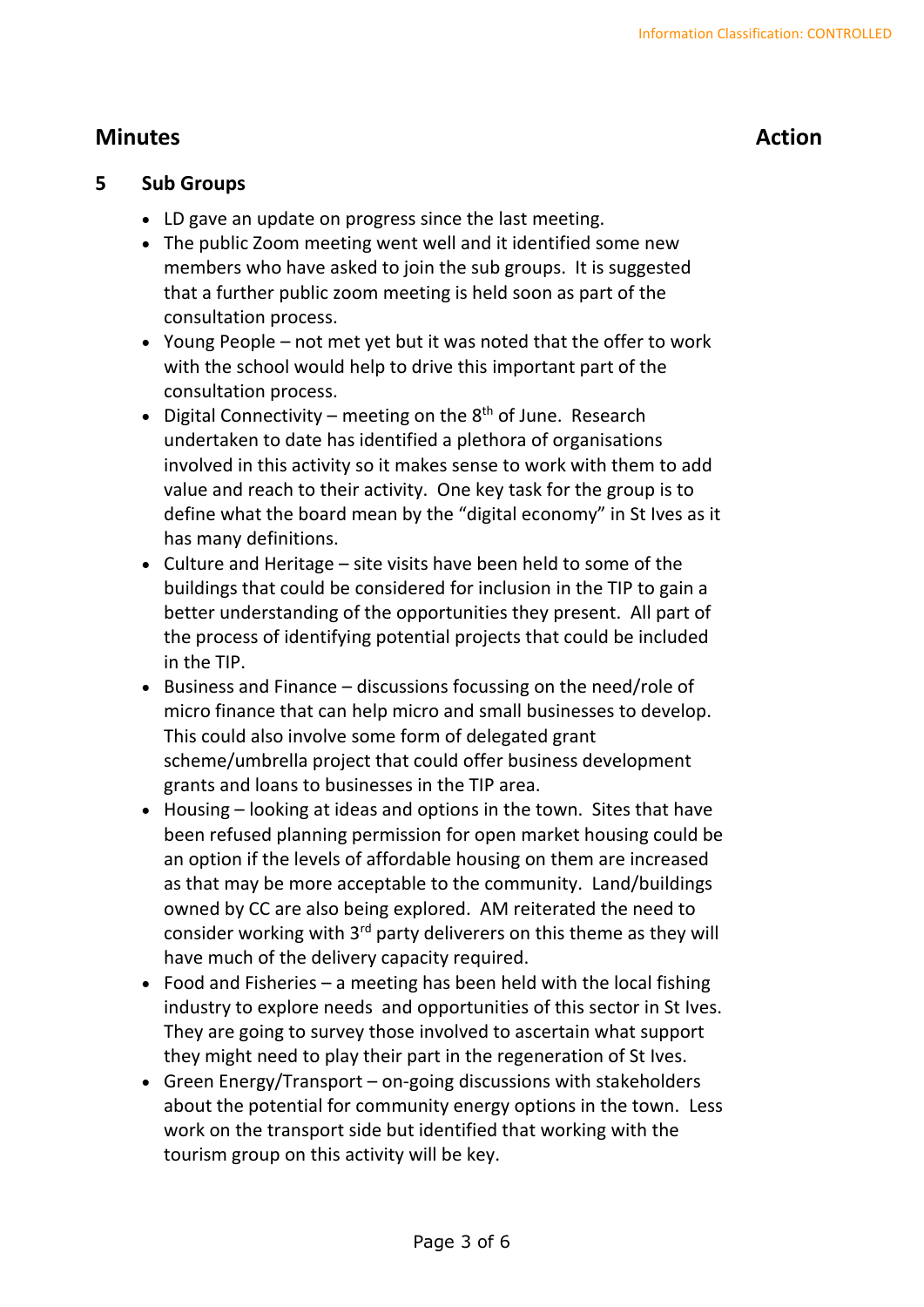#### **Minutes Action** • Sustainable Tourism – still at very early stage of discussions. Need to decide the future direction for tourism in St Ives which is a very emotive issues with strong feelings on all sides. General view that any activity in this area supported by the TIP should facilitate improvements in the social, economic and environmental credentials of St Ives (i.e. any activity looking to continue the status quo (peak season only) would not be supported). • Sport Group – yet to meet • LD reminded the board that she will not be able to attend every sub group so it is important that a record of key points is kept of any meeting so that it can be fed into the TIP development process. There is a standard template available and she asked that the board members attending the sub groups complete this as soon as possible afterwards. • LT asked when the administrative support would be in place for LD. DR reminded the board that they had previously agreed to contribute 25% of the costs of admin support (to be shared equally with the other 3 towns) but that this post had yet to be advertised. LT asked for clarity on costs and timescales and DR/PW stated that they would confirm these asap. • LD closed this section of the agenda with a request for sub groups to start to consider potential projects and themes in their work as very shortly these will be needed to populate the "delivery" section of the TIP. **Board Members DR/PW Board Members**

### **6 Project Selection Matrix**

- LD explained the detail of the matrix paper to the board. It was agreed that it was vital to use a robust but simple process. Priorities may need to be weighted and any scoring criteria used should take this into account. DR agreed to send LD previous examples he has used and to work with her to develop a process for the board to consider. **DR/LD**
- JB stated that any weighting needs to be transparent and TH stated that any priorities developed need to reflect the Towns Fund Guidance.
- SS asked the board whether they were happy with the overall approach and the board unanimously agreed with the proposed approach.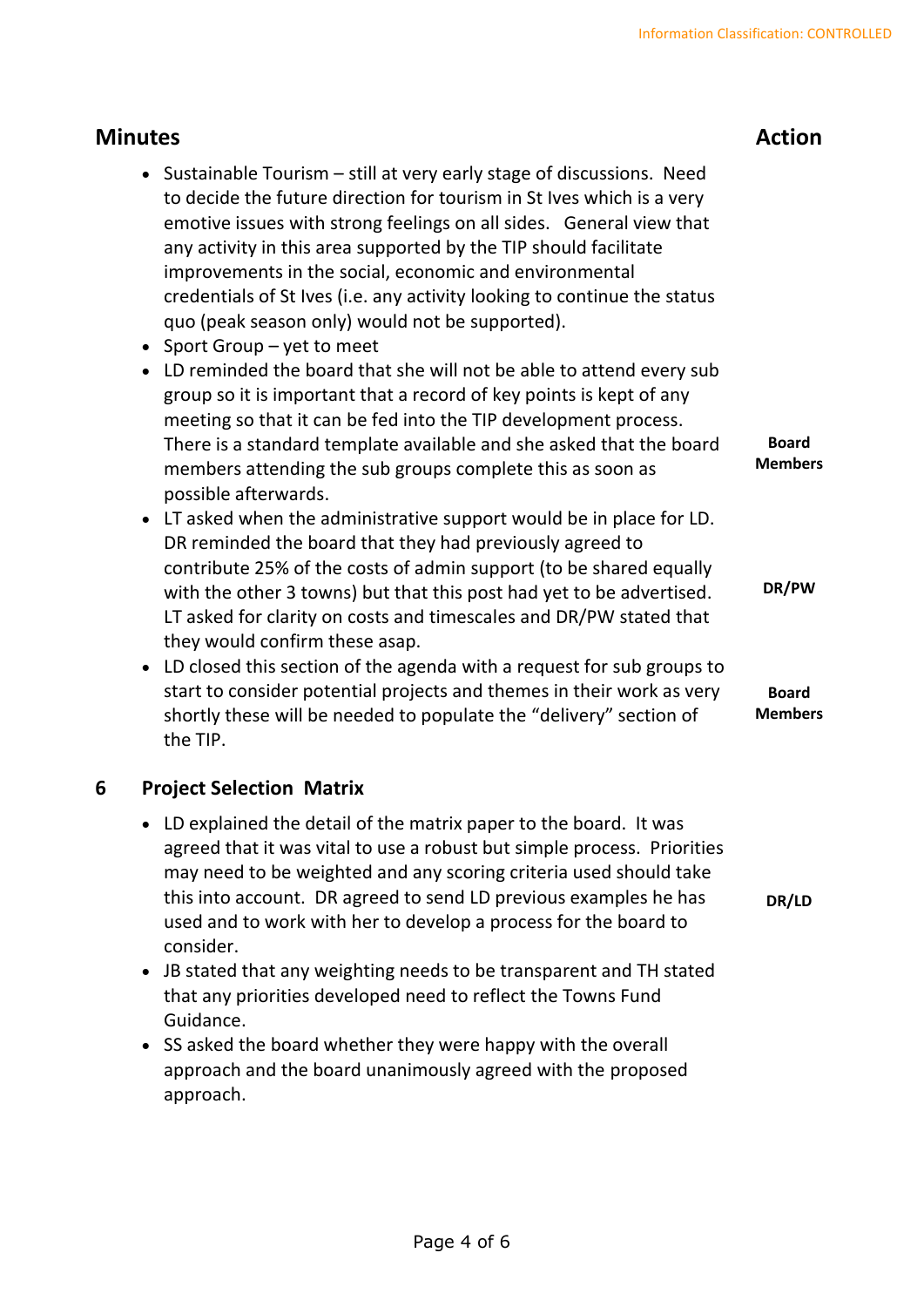# **Minutes Action**

#### **7 Replacing a Board Member**

- SS informed the board that unfortunately Raven Williams has resigned from the board due to work pressures. He has stated that he will engage with the work as a local business.
- The board therefore has to re-recruit a board member from the private sector to ensure the correct mix of public, private and community/voluntary sector.
- Various options are available to the board including revisiting the list of people who applied under the EOI process, co-option and advertising. DR outlined the process that other boards are following (i.e. asking the BIDS to identify people who run businesses in the high street). SS/SC/LD agreed to consider options and recommend a way forward and DR agreed to send SS the pack of applicants to the EOI process. **SS/SC/LD DR**

#### **8 Update from Government**

• DR updated the board on communications between DT and the Secretary of State. The guidance is in the process of being reviewed to take into account Covid 19 implications and will be issued in June.

#### **9 Budget**

- LD informed the board that apart from her salary the only cost to the budget was the cost of an advert in the St Ives Times and Echo (£80).
- An allocation of £14k over 7 months has been allocated to cover the costs of Ghost Consulting.
- A further £6k has been allocated to cover the cost of a website and other communication expenditure.
- DR reminded the board that £10k has been allocated to cover the costs of administrative support but that the exact cost is likely to be less as this resource will be shared with other towns.